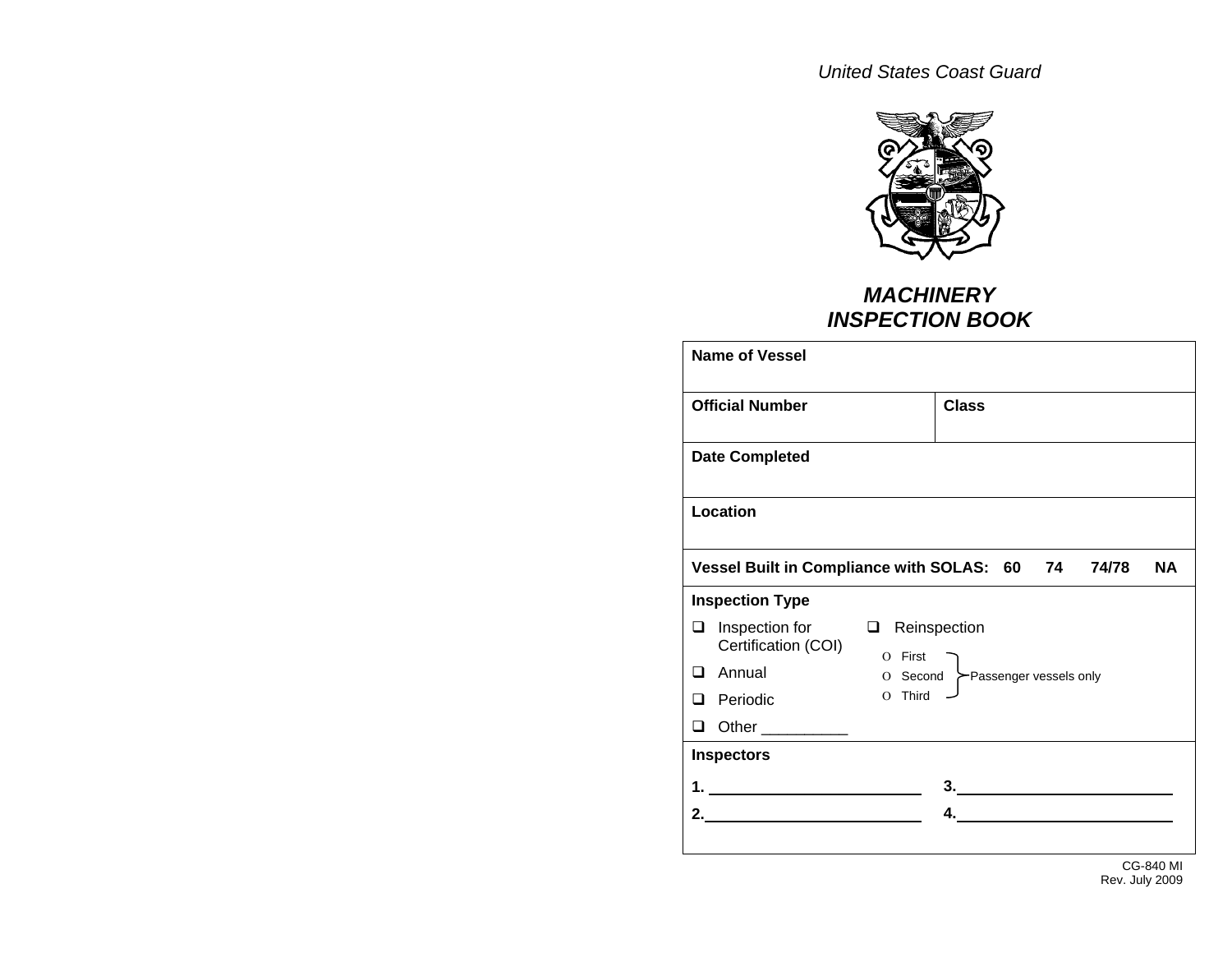## **Total Time Spent Per Activity:**

| <b>Regular Personnel (Active Duty)</b> |           |  |  |  |  |  |
|----------------------------------------|-----------|--|--|--|--|--|
| <b>ACTIVITY TYPE</b>                   | (PERS) MI |  |  |  |  |  |
|                                        |           |  |  |  |  |  |
|                                        |           |  |  |  |  |  |
|                                        |           |  |  |  |  |  |
|                                        |           |  |  |  |  |  |

| TOTAL ADMIN HOURS | <b>TOTAL TRAVEL HOURS</b> |
|-------------------|---------------------------|
|                   |                           |
|                   |                           |
|                   |                           |

| <b>Reserve Personnel</b> |                 |                 |           |  |  |  |  |
|--------------------------|-----------------|-----------------|-----------|--|--|--|--|
| <b>ACTIVITY TYPE</b>     | <b>ACTIVITY</b> | <b>TRAINING</b> | (PERS) MI |  |  |  |  |
|                          |                 |                 |           |  |  |  |  |
|                          |                 |                 |           |  |  |  |  |
|                          |                 |                 |           |  |  |  |  |
|                          |                 |                 |           |  |  |  |  |

| TOTAL ADMIN HOURS | <b>TOTAL TRAVEL HOURS</b> |
|-------------------|---------------------------|
|                   |                           |

| <b>Auxiliary Resources</b> |                             |  |  |  |
|----------------------------|-----------------------------|--|--|--|
| <b>TOTAL BOAT HOURS</b>    | <b>TOTAL AIRCRAFT HOURS</b> |  |  |  |

### **Conversions:**

|                |     |          | <b>Distance and Energy</b>                                                                                                      |        |        |              |     |     |                    |     |                        |
|----------------|-----|----------|---------------------------------------------------------------------------------------------------------------------------------|--------|--------|--------------|-----|-----|--------------------|-----|------------------------|
| Kilowatts (kW) |     |          | X                                                                                                                               |        | 1.341  |              | $=$ |     | Horsepower (hp)    |     |                        |
| Feet (ft)      |     |          | X                                                                                                                               |        | 3.281  |              | $=$ |     | Meters (m)         |     |                        |
| Long Ton (LT)  |     |          | X                                                                                                                               |        | .98421 |              | $=$ |     | Metric Ton (t)     |     |                        |
|                |     |          | Liquid (NOTE: Values are approximate.)                                                                                          |        |        |              |     |     |                    |     |                        |
| Liquid         |     |          |                                                                                                                                 | bbl/LT |        | $m^3/t$      |     |     | bbl/m <sup>3</sup> |     | bbl/t                  |
| Freshwater     |     |          |                                                                                                                                 | 6.40   |        | 1.00         |     |     | 6.29               |     | 6.29                   |
| Saltwater      |     |          |                                                                                                                                 | 6.24   |        | .975         |     |     | 6.13               |     | 5.98                   |
| Heavy Oil      |     |          |                                                                                                                                 | 6.77   |        | 1.06         |     |     | 6.66               |     | 7.06                   |
| <b>DFM</b>     |     |          |                                                                                                                                 | 6.60   |        | 1.19         |     |     | 7.48               |     | 8.91                   |
| Lube Oil       |     |          |                                                                                                                                 | 7.66   |        | 1.20         |     |     | 7.54               |     | 9.05                   |
| Weight         |     |          |                                                                                                                                 |        |        |              |     |     |                    |     |                        |
| 1 Long Ton     |     | $=$      | 2240 lbs                                                                                                                        |        |        | 1 Metric Ton |     |     | $= 2204$ lbs       |     |                        |
| 1 Short Ton    |     | $\equiv$ | 2000 lbs                                                                                                                        |        |        | 1 Cubic Foot |     | $=$ | 7.48 gal           |     |                        |
| 1 Barrel (oil) |     | $=$      | 5.61 ft = 42 gal =<br>6.29 $m3$                                                                                                 |        |        | 1 psi        |     | $=$ | of water           |     | .06895 Bar = 2.3106 ft |
|                |     |          | <b>Temperature:</b> Fahrenheit = Celsius ( ${}^{\circ}F = 9/5 {}^{\circ}C + 32$ and ${}^{\circ}C = 5/9$ ( ${}^{\circ}F - 32$ )) |        |        |              |     |     |                    |     |                        |
| 0              | $=$ | $-17.8$  |                                                                                                                                 | 80     | $=$    | 26.7         |     |     | 200                | $=$ | 93.3                   |
| 32             | $=$ | 0        |                                                                                                                                 | 90     | $=$    | 32.2         |     |     | 250                | $=$ | 121.1                  |
| 40             | $=$ | 4.4      |                                                                                                                                 | 100    | $=$    | 37.8         |     |     | 300                | $=$ | 148.9                  |
| 50             | $=$ | 10.0     |                                                                                                                                 | 110    | $=$    | 43.3         |     |     | 400                | $=$ | 204.4                  |
| 60             | $=$ | 15.6     |                                                                                                                                 | 120    | $=$    | 48.9         |     |     | 500                | $=$ | 260                    |
| 70             | $=$ | 21.1     |                                                                                                                                 | 150    | $=$    | 65.6         |     |     | 1000               | $=$ | 537.8                  |
|                |     |          | <b>Pressure:</b> Bars = Pounds per square inch                                                                                  |        |        |              |     |     |                    |     |                        |
| 1 Bar          | $=$ |          | 14.5 psi                                                                                                                        | 5 Bars | $=$    | 72.5 psi     |     |     | 9 Bars             | $=$ | 130.5 psi              |
| 2 bars         | $=$ |          | 29.0 psi                                                                                                                        | 6 Bars | $=$    | 87.0 psi     |     |     | 10 Bars            | $=$ | 145.0 psi              |
| 3 Bars         | $=$ |          | 43.5 psi                                                                                                                        | 7 Bars | $=$    | 101.5 psi    |     |     |                    |     |                        |
| 4 Bars         | $=$ |          | 58.0 psi                                                                                                                        | 8 Bars | $=$    | 116.0 psi    |     |     |                    |     |                        |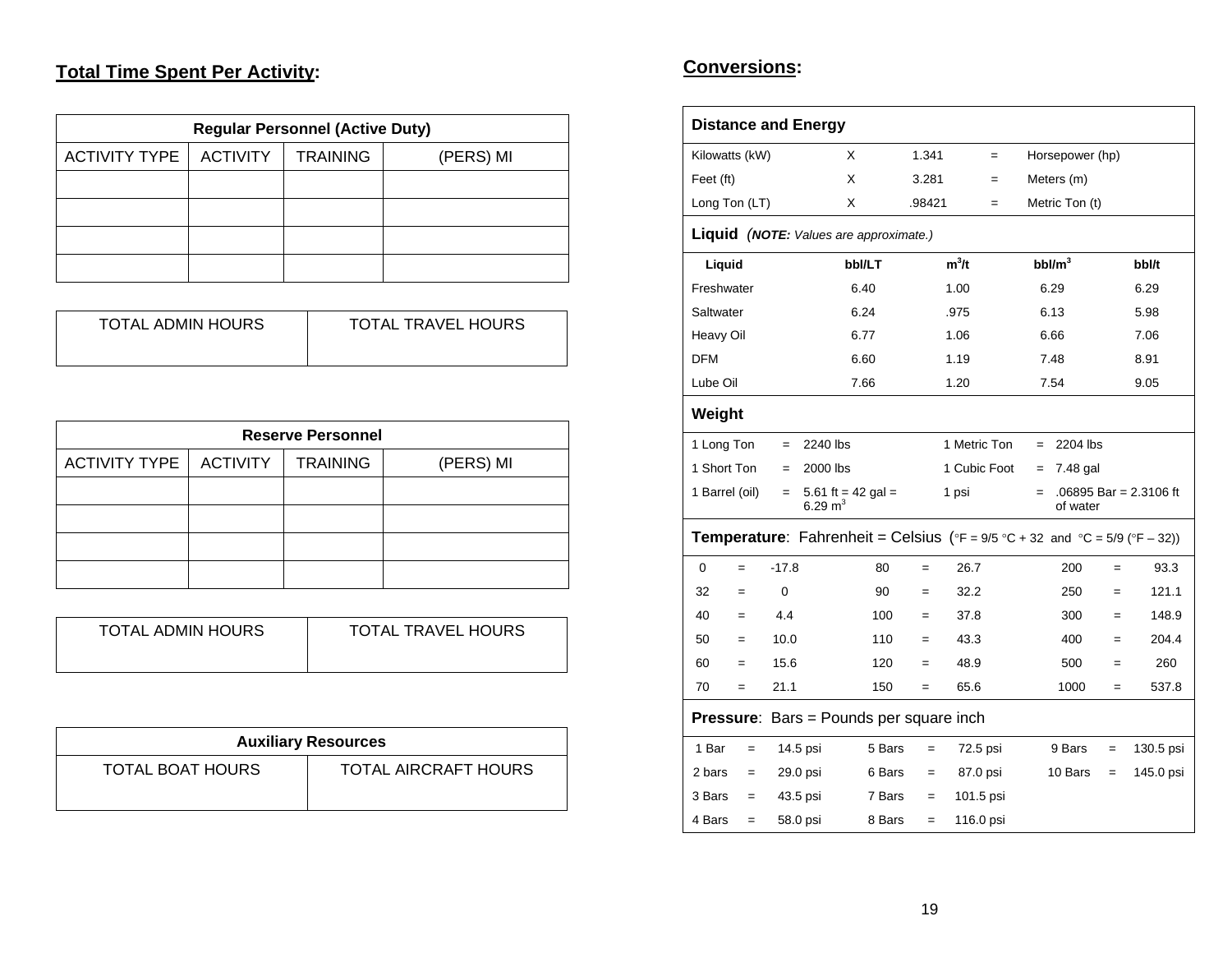### Notes: **Use of Machinery Inspection Book:**

This inspection book is intended to be used as a job aid by Coast Guard marine inspectors during machinery inspections of U.S. flagged vessels. The lists contained within this book are not intended to limit the inspection. Each marine inspector should determine the depth of inspection necessary. A checked box should be a running record of what has been inspected. It does not imply that the entire system has been inspected or that all or any items are in full compliance. This job aid does not constitute part of the official inspection record.

This document does not establish or change Federal laws or regulations. References given are only general guides. Refer to IMO publications, CFRs, NVICs, or any locally produced cite guides for specific regulatory references. Not all items in this book are applicable to all vessels or types of propulsion systems.

*NOTE: Guidance on how to conduct machinery inspections of U.S. flagged vessels can be found in Marine Safety Manual (MSM) Volume II: Inspection of Vessels for Certification. All MSM cites listed in this book refer to MSM Volume II unless otherwise indicated.* 

- 
- Obtain copies of Certificates to be issued.

#### **Pre-inspection Items: Post-inspection Items:**

- Review MISLE records. Issue/endorse certificates as appropriate.
	- Complete MISLE entries.
		- − Activity Type
		- − Team Members
		- − Vessel Details
		- − Fleet of Resp
		- − Deficiencies
		- − Certificates
	- **Initiate Notice of Violation** (NOV) if necessary.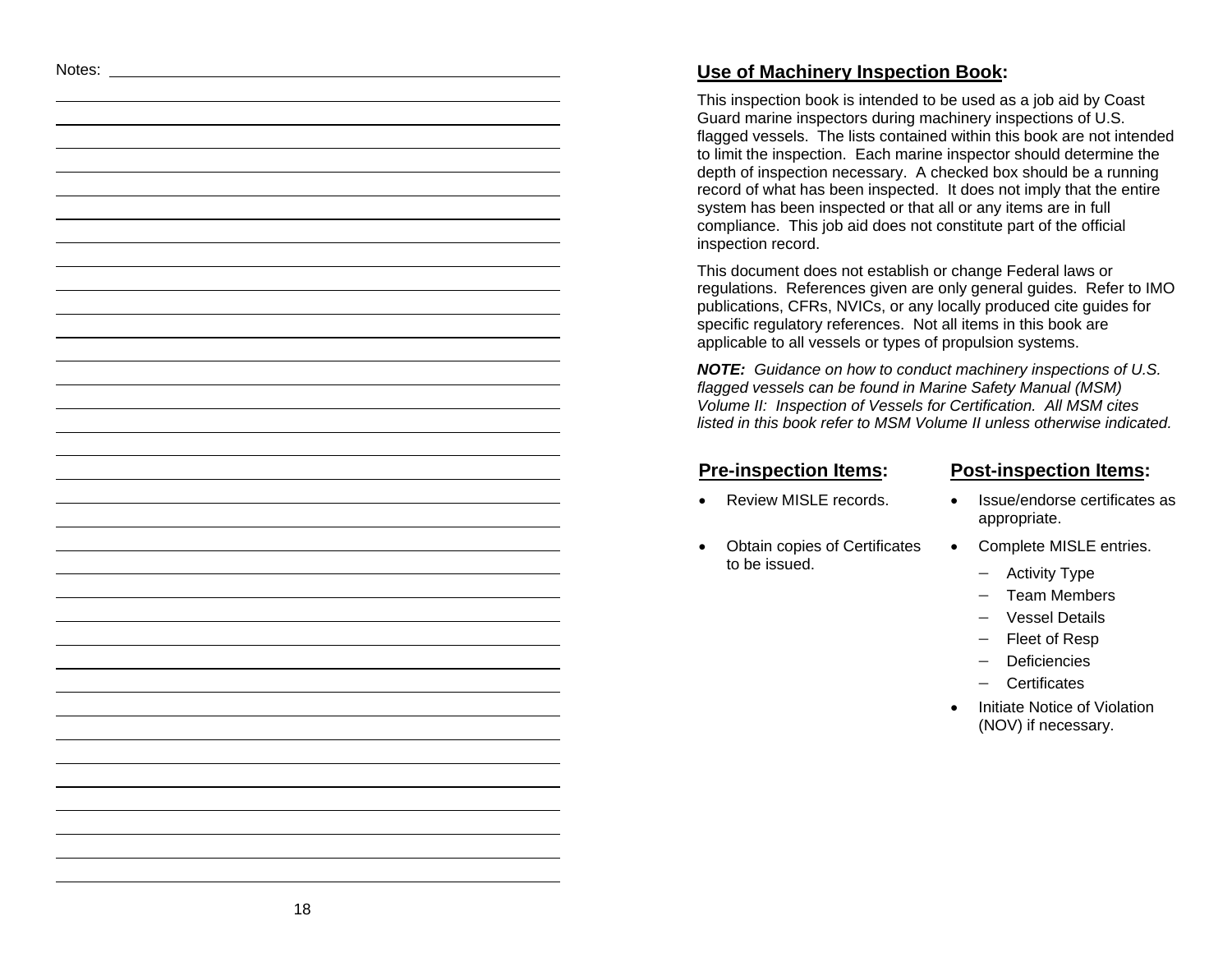# Table of Contents:

### Section 1: Inspection Items

| <b>Section 2: Appendices</b> |  |
|------------------------------|--|

| Recommended US Vessel Deficiency Procedures 15 |  |
|------------------------------------------------|--|
|                                                |  |
|                                                |  |
|                                                |  |

| <b>Deficiency</b>                                                                                                                                                                                                                    | Req't. Issued/<br>Date Completed  |
|--------------------------------------------------------------------------------------------------------------------------------------------------------------------------------------------------------------------------------------|-----------------------------------|
|                                                                                                                                                                                                                                      |                                   |
|                                                                                                                                                                                                                                      |                                   |
| L,                                                                                                                                                                                                                                   |                                   |
|                                                                                                                                                                                                                                      |                                   |
| <u> London Communica</u>                                                                                                                                                                                                             | <b>Contract Contract Contract</b> |
|                                                                                                                                                                                                                                      |                                   |
| $\overline{\phantom{0}}$                                                                                                                                                                                                             |                                   |
| <u> a shekara ta 1999 a shekara ta 1999 a shekara ta 1999 a shekara ta 1999 a shekara ta 1999 a shekara ta 1999 a shekara ta 1999 a shekara ta 1999 a shekara ta 1999 a shekara ta 1999 a shekara ta 1999 a shekara ta 1999 a sh</u> |                                   |
|                                                                                                                                                                                                                                      |                                   |
|                                                                                                                                                                                                                                      |                                   |
|                                                                                                                                                                                                                                      |                                   |
|                                                                                                                                                                                                                                      |                                   |
|                                                                                                                                                                                                                                      |                                   |
|                                                                                                                                                                                                                                      |                                   |
| L,                                                                                                                                                                                                                                   |                                   |
|                                                                                                                                                                                                                                      |                                   |
| $\overline{\phantom{a}}$                                                                                                                                                                                                             |                                   |
|                                                                                                                                                                                                                                      |                                   |
|                                                                                                                                                                                                                                      |                                   |
|                                                                                                                                                                                                                                      |                                   |
|                                                                                                                                                                                                                                      |                                   |
|                                                                                                                                                                                                                                      |                                   |
|                                                                                                                                                                                                                                      |                                   |
|                                                                                                                                                                                                                                      |                                   |
|                                                                                                                                                                                                                                      |                                   |
|                                                                                                                                                                                                                                      |                                   |
|                                                                                                                                                                                                                                      |                                   |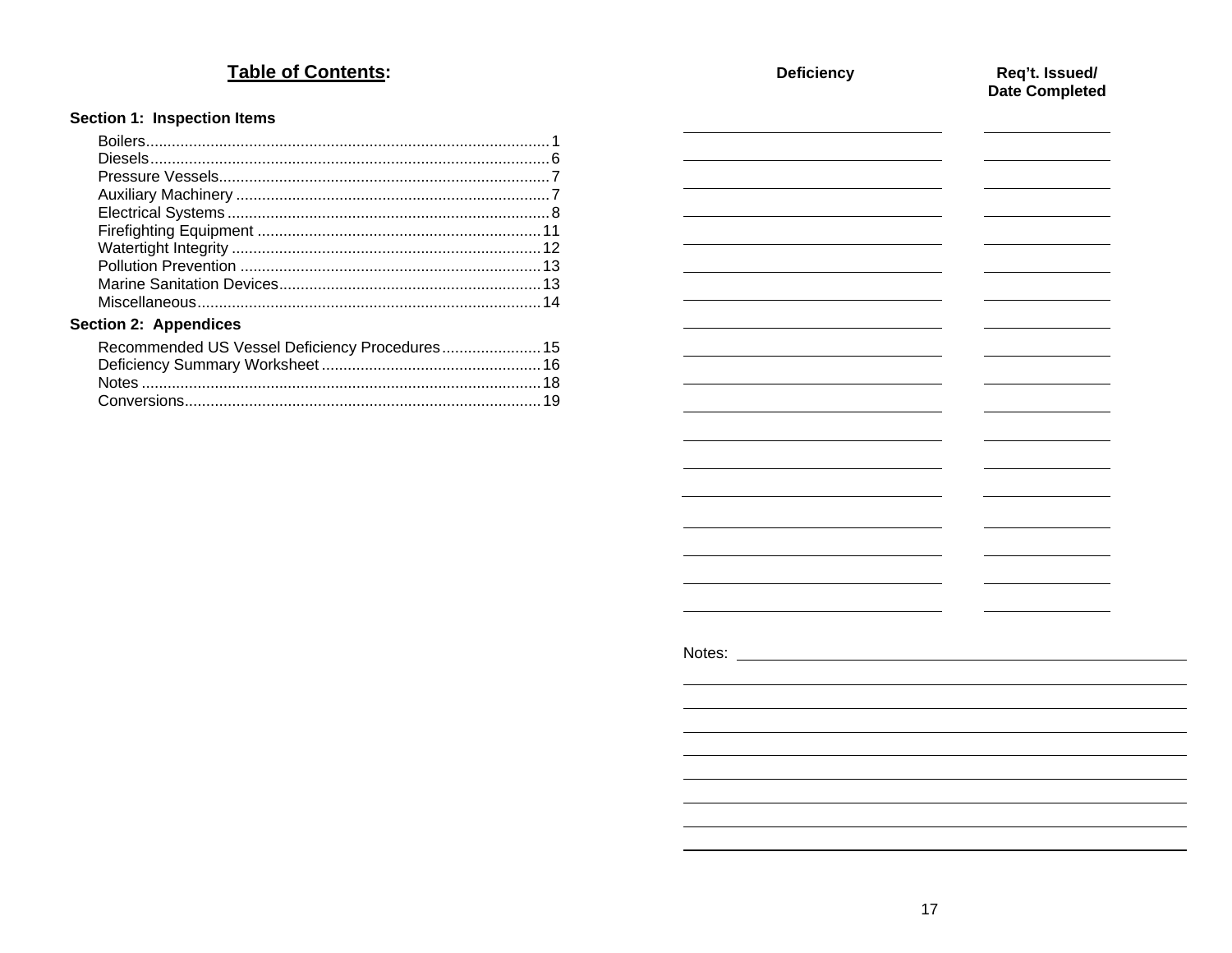# **Deficiency Summary Worksheet: Section 1: Inspection Items** : **Section 1: Inspection Items**

| <b>Name of Vessel</b> | <b>VIN</b>                       |
|-----------------------|----------------------------------|
| Deficiency            | Req't. Issued/<br>Date Completed |
|                       |                                  |
|                       |                                  |
|                       |                                  |
|                       |                                  |
|                       |                                  |
|                       |                                  |
|                       |                                  |
|                       |                                  |
|                       |                                  |
|                       |                                  |
|                       |                                  |
|                       |                                  |
|                       |                                  |

# Boilers:

| ❏ |                                                    | Propulsion machinery                       |                  | 46 CFR 58.05                 |          |           |          |  |  |
|---|----------------------------------------------------|--------------------------------------------|------------------|------------------------------|----------|-----------|----------|--|--|
|   |                                                    | Safety devices                             |                  | SOLAS 74/78 II-1/27          |          |           |          |  |  |
|   |                                                    | Foundations                                |                  |                              |          |           |          |  |  |
|   | Guards                                             |                                            |                  |                              |          |           |          |  |  |
|   | Controls                                           |                                            |                  |                              |          |           |          |  |  |
|   | Propulsion and auxiliary boilers<br>46 CFR 52.01-2 |                                            |                  |                              |          |           |          |  |  |
|   |                                                    | Shells or drums                            |                  | 46 CFR 52.01-35              |          |           |          |  |  |
|   | Headers                                            |                                            |                  | SOLAS 74/78 II-1/32          |          |           |          |  |  |
|   |                                                    | Superheater                                |                  | MSM Vol II<br>46 CFR 52.15-5 |          |           |          |  |  |
|   |                                                    | Blow off piping and valves                 |                  |                              |          |           |          |  |  |
|   |                                                    | Tubes or flues                             |                  | 46 CFR 56.50-40              |          |           |          |  |  |
|   |                                                    | <b>Furnaces</b>                            |                  |                              |          |           |          |  |  |
|   |                                                    | Soot blowers                               |                  |                              |          |           |          |  |  |
|   |                                                    | Economizers                                |                  |                              |          |           |          |  |  |
|   |                                                    | <b>Combustion chambers</b>                 |                  |                              |          |           |          |  |  |
|   |                                                    | Refractory                                 |                  |                              |          |           |          |  |  |
|   | $\bullet$                                          | Casing and insulation                      |                  |                              |          |           |          |  |  |
|   | Uptakes<br>$\bullet$                               |                                            |                  |                              |          |           |          |  |  |
|   |                                                    | Air preheaters                             |                  |                              |          |           |          |  |  |
|   |                                                    | Forced draft blowers                       |                  |                              |          |           |          |  |  |
|   |                                                    | Foundations                                |                  |                              |          |           |          |  |  |
|   | Gauges                                             |                                            |                  |                              |          |           |          |  |  |
|   |                                                    | Water level indicators                     |                  | 46 CFR 52.01-110             |          |           |          |  |  |
| ⊔ |                                                    | Periodic test and inspection of boilers in |                  |                              |          |           |          |  |  |
|   |                                                    | accordance with 46 CFR Table 61.05-10      |                  |                              |          |           |          |  |  |
|   |                                                    |                                            |                  | Date                         |          |           |          |  |  |
|   |                                                    | Date                                       | Date             | <b>Mountings</b>             |          |           |          |  |  |
|   | <b>Boiler ID</b><br><b>Number</b>                  | Hydrostatically                            | <b>Mountings</b> | Removed                      | Fireside | Waterside | External |  |  |
|   |                                                    | <b>Tested</b>                              | Opened           | and Studs<br><b>Examined</b> |          |           |          |  |  |
|   |                                                    |                                            |                  |                              |          |           |          |  |  |
|   |                                                    |                                            |                  |                              |          |           |          |  |  |
|   |                                                    |                                            |                  |                              |          |           |          |  |  |
|   |                                                    |                                            |                  |                              |          |           |          |  |  |
|   |                                                    |                                            |                  |                              |          |           |          |  |  |
|   |                                                    |                                            |                  |                              |          |           |          |  |  |

Notes: \_\_\_\_\_\_\_\_\_\_\_\_\_\_\_\_\_\_\_\_\_\_\_\_\_\_\_\_\_\_\_\_\_\_\_\_\_\_\_\_\_\_\_\_\_\_\_\_\_\_\_

 $\overline{\phantom{a}}$  , and the contribution of the contribution of the contribution of the contribution of the contribution of the contribution of the contribution of the contribution of the contribution of the contribution of the \_\_\_\_\_\_\_\_\_\_\_\_\_\_\_\_\_\_\_\_\_\_\_\_\_\_\_\_\_\_\_\_\_\_\_\_\_\_\_\_\_\_\_\_\_\_\_\_\_\_\_\_\_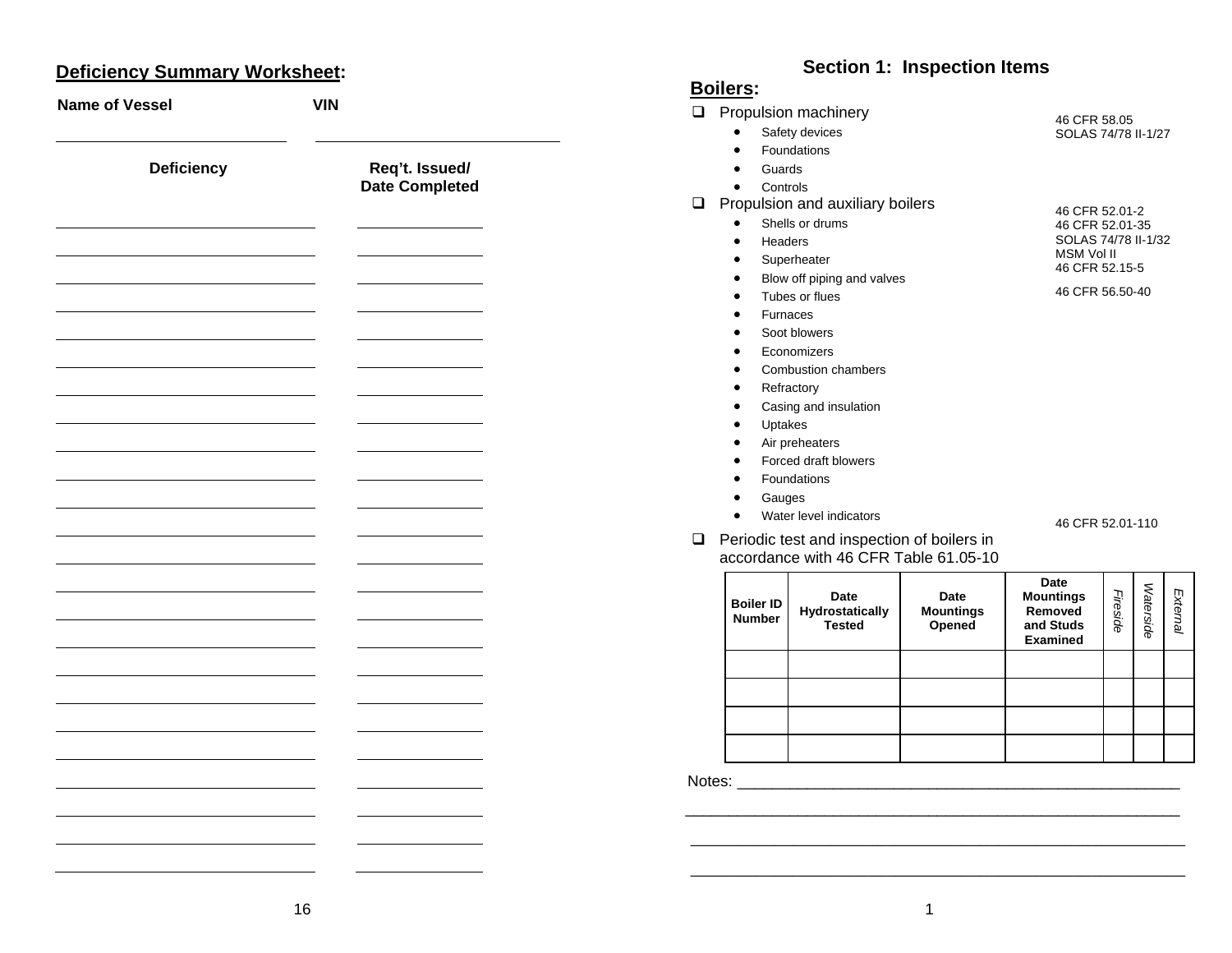| Step           | Action                                                                                                                                                                                                                        | D/S | S/S        | S/P        |
|----------------|-------------------------------------------------------------------------------------------------------------------------------------------------------------------------------------------------------------------------------|-----|------------|------------|
| 1              | Determine MAWP of boiler.<br>psi                                                                                                                                                                                              |     |            |            |
| $\mathbf{2}$   | Record pressure setting stamped on each valve.                                                                                                                                                                                | psi | psi        | psi        |
| 3              | Observe opening and closing of valves and record<br>lift and seating pressures of each valve.                                                                                                                                 |     |            |            |
|                | 3a. Lift pressure                                                                                                                                                                                                             | psi | psi        | psi        |
|                | <b>3b.</b> Seating pressure                                                                                                                                                                                                   | psi | psi        | psi        |
|                | <b>WARNING:</b> NEVER allow test pressure to be greater than MAWP during test. If lift<br>pressure is above MAWP, the valve must be adjusted or replaced before test<br>continues.                                            |     |            |            |
|                | <b>NOTE:</b> Safety valves must be tested in highest-to-lowest pressure order; typically<br>D/S-S/S-S/P. This avoids the risk of damaging a valve or changing its setting by<br>placing a gag on it after it has been tested. |     |            |            |
| 4              | Ensure Step 3 pressures are within acceptable<br>limits $(\pm 5\%)$ of stamped pressure. Use the<br>following calculations.                                                                                                   |     |            |            |
|                | 4a. Step 2 (stamped pressure) x .05                                                                                                                                                                                           | psi | psi        | psi        |
|                | 4b. Step 2 (stamped pressure) $-$ 4a (-5%)                                                                                                                                                                                    | psi | psi        | psi        |
|                | <b>Step 2</b> (stamped pressure) $+ 4a (+5%)$<br>4c.                                                                                                                                                                          | psi | psi        | psi        |
|                | <b>IMPORTANT:</b> Step 3 (lift pressure) must be between pressures recorded in 4b<br>and 4c. If NOT, safety valve lift pressure MUST be adjusted within specified limits.                                                     |     |            |            |
| 5              | Record superheater pressure drop value from<br>boiler manual.                                                                                                                                                                 |     | psi        | psi        |
| 6              | Ensure S/S and S/P lift pressures (from Step 3)<br>are $\leq$ pressures recorded in 6b.                                                                                                                                       |     |            |            |
|                | <b>Step 5</b> (superheater pressure drop) + 5 psi<br>6а.<br>6b. Step 3a (D/S pressure) $-$ 6a pressure                                                                                                                        |     | psi<br>psi | psi<br>psi |
|                | <b>IMPORTANT:</b> If Step 3a (S/S and S/P) is NOT $\leq$ 6b, S/S and S/P lift pressures<br>MUST be adjusted.                                                                                                                  |     |            |            |
| $\overline{7}$ | Determine blowdown and ensure it is between 2%<br>and 4% of lift pressure for each valve. Use the<br>following calculations.                                                                                                  |     |            |            |
|                | 7a. 3a pressure $-$ 3b pressure = blowdown                                                                                                                                                                                    | psi | psi        | psi        |
|                | <b>7b.</b> 3a pressure x .02 $(2%)$                                                                                                                                                                                           | psi | psi        | psi        |
|                | 7c.<br><b>3a</b> pressure x .04 (4%)                                                                                                                                                                                          | psi | psi        | psi        |
|                | <b>IMPORTANT:</b> If 7a (blowdown) is not between 7b and 7c, blowdown setting MUST<br>be adjusted within specified limits.                                                                                                    |     |            |            |
| 8              | After hand-relieving gear is reinstalled, observe<br>each valve as it is hand-relieved from the fireroom<br>or engineroom floor (46 CFR 52.01-120(d)(2)).                                                                     | - 1 | □          |            |

**D/S** = Drum Safety Valve **S/S** = Superheater Safety Valve **S/P** = Superheater Pilot Valve

# **Testing of Boiler Safety Valve Section 2: Appendices** 46 CFR 52.01-120

## **Recommended US Vessel Deficiency Procedures:**

| <b>Step</b>  | <b>Action</b>                                                                                                                                                                                                                                                                                                                                                                                                                                                                                                                                                                                                                     |                                                                                              |  |  |
|--------------|-----------------------------------------------------------------------------------------------------------------------------------------------------------------------------------------------------------------------------------------------------------------------------------------------------------------------------------------------------------------------------------------------------------------------------------------------------------------------------------------------------------------------------------------------------------------------------------------------------------------------------------|----------------------------------------------------------------------------------------------|--|--|
| 1            | Identify deficiency.                                                                                                                                                                                                                                                                                                                                                                                                                                                                                                                                                                                                              |                                                                                              |  |  |
| $\mathbf{2}$ | Inform vessel representative.                                                                                                                                                                                                                                                                                                                                                                                                                                                                                                                                                                                                     |                                                                                              |  |  |
| 3            | Record on the Deficiency Summary Worksheet (next page).                                                                                                                                                                                                                                                                                                                                                                                                                                                                                                                                                                           |                                                                                              |  |  |
| 4            | If deficiency is corrected prior to end of inspection, go to Step 7.                                                                                                                                                                                                                                                                                                                                                                                                                                                                                                                                                              |                                                                                              |  |  |
| 5            | If deficiency is unable to be corrected prior to end of inspection,<br>issue CG-835 in accordance with table below.                                                                                                                                                                                                                                                                                                                                                                                                                                                                                                               |                                                                                              |  |  |
|              | IF deficiency:                                                                                                                                                                                                                                                                                                                                                                                                                                                                                                                                                                                                                    | <b>THEN issue CG-835:</b>                                                                    |  |  |
|              | Does NOT immediately<br>impact crew/passenger<br>safety, hull seaworthiness,<br>or the environment, e.g.,<br>• Missing placards                                                                                                                                                                                                                                                                                                                                                                                                                                                                                                   | That provides a specific<br>time for correcting<br>deficiency, e.g.,<br>• "X" number of days |  |  |
|              | Allows vessel operations to<br>That restricts operation of<br>be MODIFIED to meet less<br>vessel to meet current<br>stringent requirements, e.g.,<br>vessel conditions, e.g.,<br>• Automation defect<br>• Increased crew<br>DOES immediately impact<br>That requires the<br>deficiency to be corrected<br>crew/passenger safety, hull<br>seaworthiness, or the<br>prior to operating vessel<br>("NO SAIL" item), e.g.,<br>environment, and cannot be<br>modified to meet less<br>• Prior to carrying passengers<br>stringent requirements, e.g.,<br>• Prior to carrying cargo<br>• Missing or defective firefighting<br>equipment |                                                                                              |  |  |
|              |                                                                                                                                                                                                                                                                                                                                                                                                                                                                                                                                                                                                                                   |                                                                                              |  |  |
| 6            | Enter CG-835 data in MISLE.                                                                                                                                                                                                                                                                                                                                                                                                                                                                                                                                                                                                       |                                                                                              |  |  |
| 7            | Initiate Report of Violation (ROV) if necessary.                                                                                                                                                                                                                                                                                                                                                                                                                                                                                                                                                                                  |                                                                                              |  |  |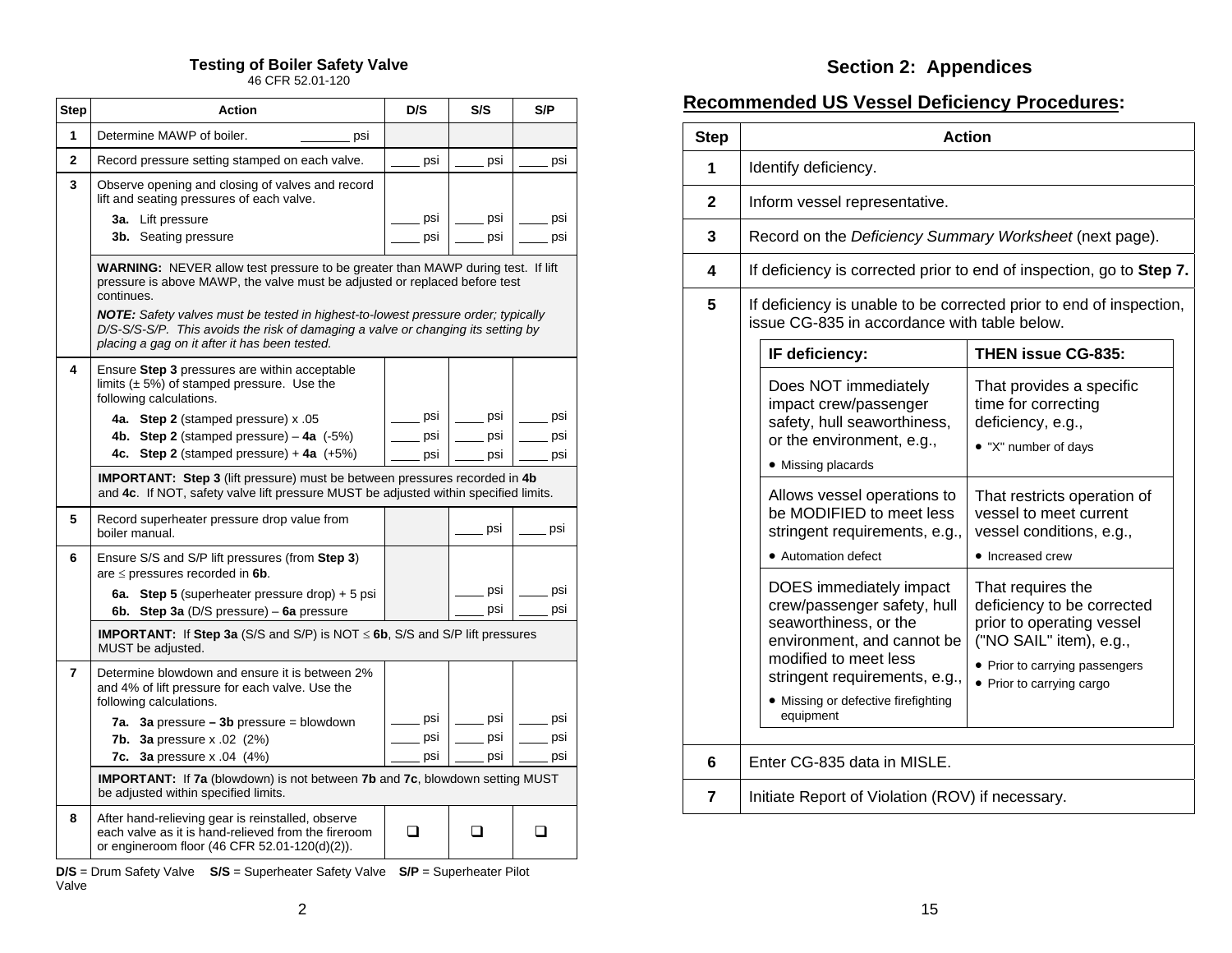- **Installation** 
	- •Operation
	- •Ventilation
	- •Wiring and piping
	- •Maintenance
	- •Placard posted
	- •**Safety**
	- •Accessibility to parts requiring routine servicing
	- •Manufacturer's instructions available

#### **Miscellaneous:**

□ Liquefied petroleum gases for cooking and heating 46 CFR 61.15-10

33 CFR 159.57 MSM Vol. IV

33 CFR 159.59

- •Approved type
- • Cylinder
	- − Test dates
	- <sup>−</sup> Stowage
- •Safety relief device
- •Regulators
- •Piping and fittings
- •• Location
- □ Tank tops, bilges, cofferdams, and bilge wells

|                        | Sea suctions and overboard discharges | MSM Vol. II                      |
|------------------------|---------------------------------------|----------------------------------|
|                        | Nonmetallic expansion joints          | 46 CFR 61.15-12                  |
| $\bullet$              | External exam                         | MSM Vol. II                      |
| $\bullet$              | 10-year service replacement           |                                  |
|                        | Means of escape                       | 46 CFR 32.01-1                   |
| $\bullet$<br>$\bullet$ | Accessibility<br>Absence of locks     | 46 CFR 72.10-5<br>46 CFR 92.10-5 |
| ISM                    |                                       | 33 CFR Part 96                   |
| $\bullet$              | Machinery space maintenance           |                                  |
| $\bullet$              | Non-conformity record keeping         |                                  |
|                        | Documents and reports                 |                                  |

#### Notes: \_\_\_\_\_\_\_\_\_\_\_\_\_\_\_\_\_\_\_\_\_\_\_\_\_\_\_\_\_\_\_\_\_\_\_\_\_\_\_\_\_\_\_\_\_\_\_\_\_\_\_ \_\_\_\_\_\_\_\_\_\_\_\_\_\_\_\_\_\_\_\_\_\_\_\_\_\_\_\_\_\_\_\_\_\_\_\_\_\_\_\_\_\_\_\_\_\_\_\_\_\_\_\_\_\_\_\_\_

□ Safety valves

- •Relieving gear
- •Escape pipes
- •Drains

46 CFR 52.01-120 MSM Vol. IV

46 CFR 56.50-25

| <b>Boiler</b> | Date Set and Sealed | <b>Pressure Setting</b> |
|---------------|---------------------|-------------------------|
|               |                     |                         |
|               |                     |                         |
|               |                     |                         |
|               |                     |                         |

□ Superheater safety valves 46 CFR 52.01-120

| <b>Boiler</b> | Date Set and Sealed | <b>Pressure Setting</b> |
|---------------|---------------------|-------------------------|
|               |                     |                         |
|               |                     |                         |
|               |                     |                         |
|               |                     |                         |

**Q** Automation

| ∖uτomation |                         | 46 CFR Part 62         |
|------------|-------------------------|------------------------|
| $\bullet$  | Reduced manning         | SOLAS 74/78 II-1/46-54 |
|            | Yes                     | MSM Vol. IV            |
|            |                         | <b>NVIC 1-69</b>       |
|            | <b>No</b>               | <b>NVIC 7-73</b>       |
| $\bullet$  | Approved test procedure | <b>NVIC 6-84</b>       |
| ٠          | Satisfactory test       | 46 CFR 62.50           |
| ٠          | Reviewed logs/records   | 46 CFR 62.30-10        |
|            | Interviewed personnel   |                        |

#### Notes:

 \_\_\_\_\_\_\_\_\_\_\_\_\_\_\_\_\_\_\_\_\_\_\_\_\_\_\_\_\_\_\_\_\_\_\_\_\_\_\_\_\_\_\_\_\_\_\_\_\_\_\_\_\_\_\_\_\_ \_\_\_\_\_\_\_\_\_\_\_\_\_\_\_\_\_\_\_\_\_\_\_\_\_\_\_\_\_\_\_\_\_\_\_\_\_\_\_\_\_\_\_\_\_\_\_\_\_\_\_\_\_\_\_\_\_ \_\_\_\_\_\_\_\_\_\_\_\_\_\_\_\_\_\_\_\_\_\_\_\_\_\_\_\_\_\_\_\_\_\_\_\_\_\_\_\_\_\_\_\_\_\_\_\_\_\_\_\_\_\_\_\_\_ \_\_\_\_\_\_\_\_\_\_\_\_\_\_\_\_\_\_\_\_\_\_\_\_\_\_\_\_\_\_\_\_\_\_\_\_\_\_\_\_\_\_\_\_\_\_\_\_\_\_\_\_\_\_\_\_\_

\_\_\_\_\_\_\_\_\_\_\_\_\_\_\_\_\_\_\_\_\_\_\_\_\_\_\_\_\_\_\_\_\_\_\_\_\_\_\_\_\_\_\_\_\_\_\_\_\_\_\_\_\_\_\_\_\_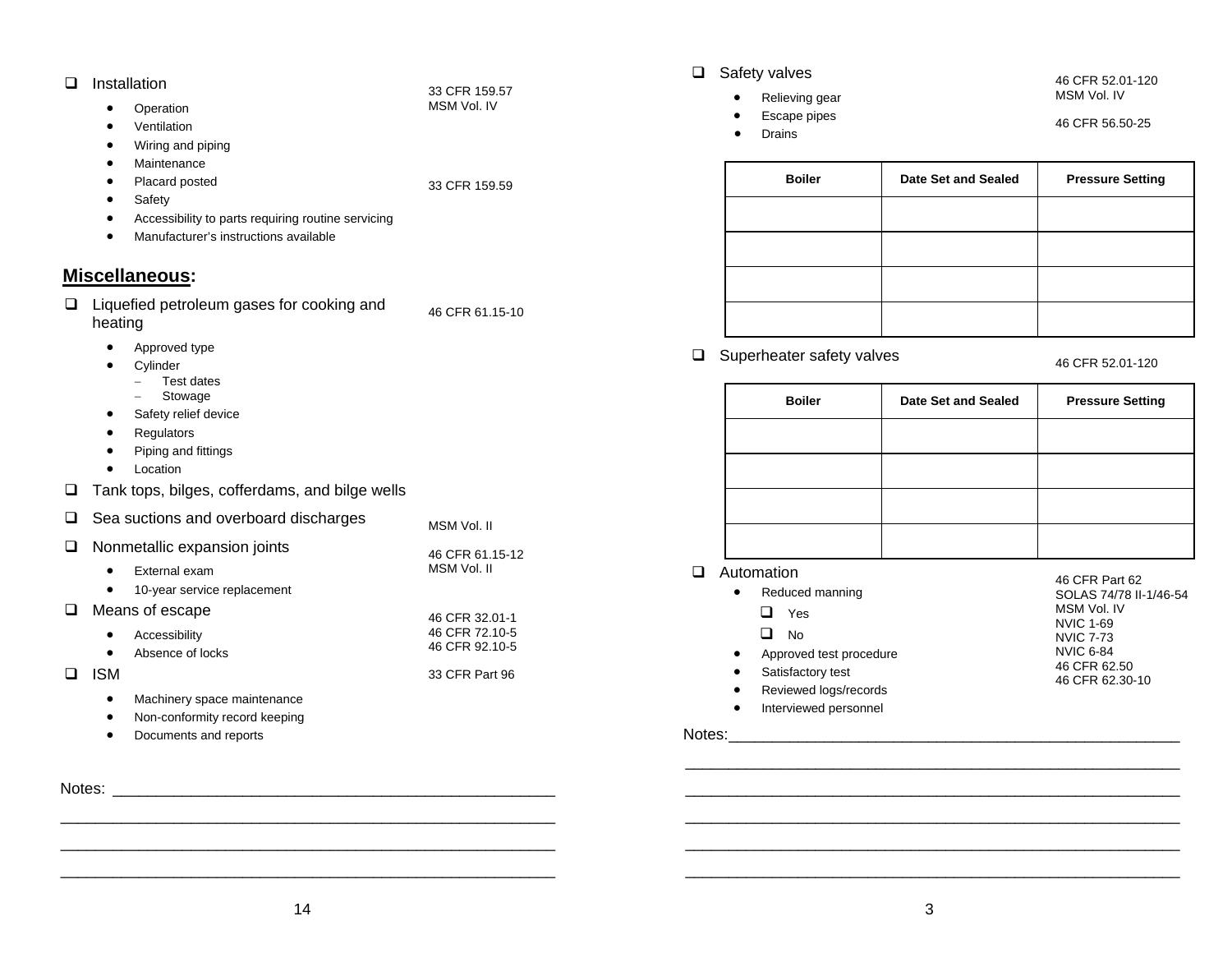| ⊔      | Fusible plugs<br>46 CFR 52.01-50                                                             |                                                                                                                                                                                                                        |                                                       | <b>Pollution</b>                                                                                                                           |  |
|--------|----------------------------------------------------------------------------------------------|------------------------------------------------------------------------------------------------------------------------------------------------------------------------------------------------------------------------|-------------------------------------------------------|--------------------------------------------------------------------------------------------------------------------------------------------|--|
|        | ப                                                                                            | Examined                                                                                                                                                                                                               | 46 CFR Table 61.05-10                                 | <b>NOTE:</b> Guida                                                                                                                         |  |
|        | ப                                                                                            | Renewed at this inspection                                                                                                                                                                                             | MSM Vol. IV                                           | Chapter 31.                                                                                                                                |  |
|        |                                                                                              |                                                                                                                                                                                                                        |                                                       | Oil reco<br>⊔                                                                                                                              |  |
| ⊔      |                                                                                              | High pressure steam piping                                                                                                                                                                                             | 46 CFR 52.01-105                                      |                                                                                                                                            |  |
|        | $\bullet$<br>$\bullet$<br>$\bullet$                                                          | Steam piping > 3 inches subject to boiler pressure<br>hydrostatically tested (46 CFR 61.05-10)<br>Lagging or insulation                                                                                                | 46 CFR 56.50-15<br>SOLAS 74/78 II-1/33                | Oily wa<br>❏<br>A<br>C                                                                                                                     |  |
|        |                                                                                              | Hangers or supports                                                                                                                                                                                                    |                                                       | Α<br>S                                                                                                                                     |  |
| ⊔      | Fuel systems<br>$\bullet$<br>$\bullet$<br>$\bullet$<br>٠<br>٠                                | Service and transfer pumps<br>Remote shutoff valves<br>Remote cutouts<br>Reliefs and bypass valves<br><b>Strainers</b>                                                                                                 | 46 CFR 56.50-65                                       | <b>Ballast</b><br>❏<br>P<br>C<br>S<br>Α                                                                                                    |  |
|        | $\bullet$                                                                                    | Drip pans                                                                                                                                                                                                              |                                                       | Pollutio<br>◻                                                                                                                              |  |
|        | $\bullet$                                                                                    | Torch pots<br>Piping<br><b>Heaters</b>                                                                                                                                                                                 |                                                       | Oily wa<br>❏                                                                                                                               |  |
| ❏      |                                                                                              | Feedwater system (including condensate)                                                                                                                                                                                | 46 CFR 52.01-115                                      | В                                                                                                                                          |  |
|        | $\bullet$<br>٠<br>$\bullet$<br>$\bullet$<br>$\bullet$<br>$\bullet$<br>$\bullet$<br>$\bullet$ | Pumps<br>Injectors<br>Valves and controls<br>Water heaters (including deaerator)<br>Water regulators<br>Water level indicators<br>Grease extractors<br>Piping<br>Gauges and thermometers<br>Air ejectors<br>Condensers | 46 CFR 56.50-35<br>46 CFR 56.50-45<br>46 CFR 56.50-30 | Τ<br>Emissio<br>ப<br>NO <sub>2</sub><br>EP/<br>for $\sqrt{ }$<br><b>EIA</b><br>voya<br><b>IAP</b><br>Fue<br>Inci<br>Ozo<br><b>Marine S</b> |  |
| Notes: |                                                                                              |                                                                                                                                                                                                                        |                                                       | <b>NOTE: Guida</b><br>Chapter 18.K.<br>Marine<br>◻                                                                                         |  |
|        |                                                                                              |                                                                                                                                                                                                                        |                                                       | $\Box$                                                                                                                                     |  |
|        |                                                                                              |                                                                                                                                                                                                                        |                                                       | $\top$                                                                                                                                     |  |

## **Pollution Prevention:**

|             | <b>NOTE:</b> Guidance for inspecting pollution prevention items is detailed in MSM Volume II, |
|-------------|-----------------------------------------------------------------------------------------------|
| Chapter 31. |                                                                                               |

| ப | Oil record book maintained and submitted                                                                                                                                                                                                                                                                                                                            | 33 CFR 151.25<br>MARPOL Ax. I/20                                                       |
|---|---------------------------------------------------------------------------------------------------------------------------------------------------------------------------------------------------------------------------------------------------------------------------------------------------------------------------------------------------------------------|----------------------------------------------------------------------------------------|
| ❏ | Oily water separating equipment<br>Approved equipment<br>٠<br>Operationally tested<br>Alarms<br>Shutdowns                                                                                                                                                                                                                                                           | 33 CFR 155.380<br>MARPOL Ax. I/6<br>MSM Vol. IV<br>MSM Vol. II                         |
| ❏ | <b>Ballast discharge</b><br>Piping system<br>Outlet<br>Stop valve<br>Acceptable processing equipment                                                                                                                                                                                                                                                                | 33 CFR 155.330<br>33 CFR 155.350<br>33 CFR 155.360<br>33 CFR 155.370<br>MSM Vol. II    |
| ◻ | Pollution placard posted                                                                                                                                                                                                                                                                                                                                            | 33 CFR 155.450<br>MSM Vol. II                                                          |
| ┚ | Oily waste retention<br><b>Bilge</b><br>Tank                                                                                                                                                                                                                                                                                                                        | MSM Vol. II                                                                            |
| ❏ | <b>Emission Controls</b><br><b>NO<sub>x</sub></b> Requirements<br>٠<br>EPA engine emission stds<br>$\bullet$<br>for vsls on intl' voyages;<br>EIAPP Cert. issued by the EPA for vsls on intl'<br>٠<br>voyages<br><b>IAPP Cert.</b><br>٠<br>Fuel and SO <sub>x</sub> Requirements<br>$\bullet$<br>Incinerator<br>$\bullet$<br>Ozone Depleting Substance<br>$\bullet$ | <b>MARPOL VI</b><br>CG-543 Policy Ltr 09-<br>01<br>40 CFR 94 or 1042<br>46 CFR 63.25-9 |
|   | Marina Canitatian Davicac:                                                                                                                                                                                                                                                                                                                                          |                                                                                        |

#### **Marine Sanitation Devices:**

*NOTE: Guidance for inspecting marine sanitation devices is detailed in MSM Volume II,* 

| Marine sanitation device               | 33 CFR 159.55 |  |
|----------------------------------------|---------------|--|
| ப<br>Type I                            | MSM Vol. II   |  |
| Type II<br>ப                           |               |  |
| $\Box$ Type III                        |               |  |
| $\Box$ Certified for inspected vessels | MSM Vol. II   |  |
| $\Box$ Capacity satisfactory           | MSM Vol. II   |  |

 $\mathcal{L}_\text{max} = \mathcal{L}_\text{max} = \mathcal{L}_\text{max} = \mathcal{L}_\text{max} = \mathcal{L}_\text{max} = \mathcal{L}_\text{max} = \mathcal{L}_\text{max} = \mathcal{L}_\text{max} = \mathcal{L}_\text{max} = \mathcal{L}_\text{max} = \mathcal{L}_\text{max} = \mathcal{L}_\text{max} = \mathcal{L}_\text{max} = \mathcal{L}_\text{max} = \mathcal{L}_\text{max} = \mathcal{L}_\text{max} = \mathcal{L}_\text{max} = \mathcal{L}_\text{max} = \mathcal{$ 

 \_\_\_\_\_\_\_\_\_\_\_\_\_\_\_\_\_\_\_\_\_\_\_\_\_\_\_\_\_\_\_\_\_\_\_\_\_\_\_\_\_\_\_\_\_\_\_\_\_\_\_\_\_\_\_\_\_  $\mathcal{L}_\text{max} = \mathcal{L}_\text{max} = \mathcal{L}_\text{max} = \mathcal{L}_\text{max} = \mathcal{L}_\text{max} = \mathcal{L}_\text{max} = \mathcal{L}_\text{max} = \mathcal{L}_\text{max} = \mathcal{L}_\text{max} = \mathcal{L}_\text{max} = \mathcal{L}_\text{max} = \mathcal{L}_\text{max} = \mathcal{L}_\text{max} = \mathcal{L}_\text{max} = \mathcal{L}_\text{max} = \mathcal{L}_\text{max} = \mathcal{L}_\text{max} = \mathcal{L}_\text{max} = \mathcal{$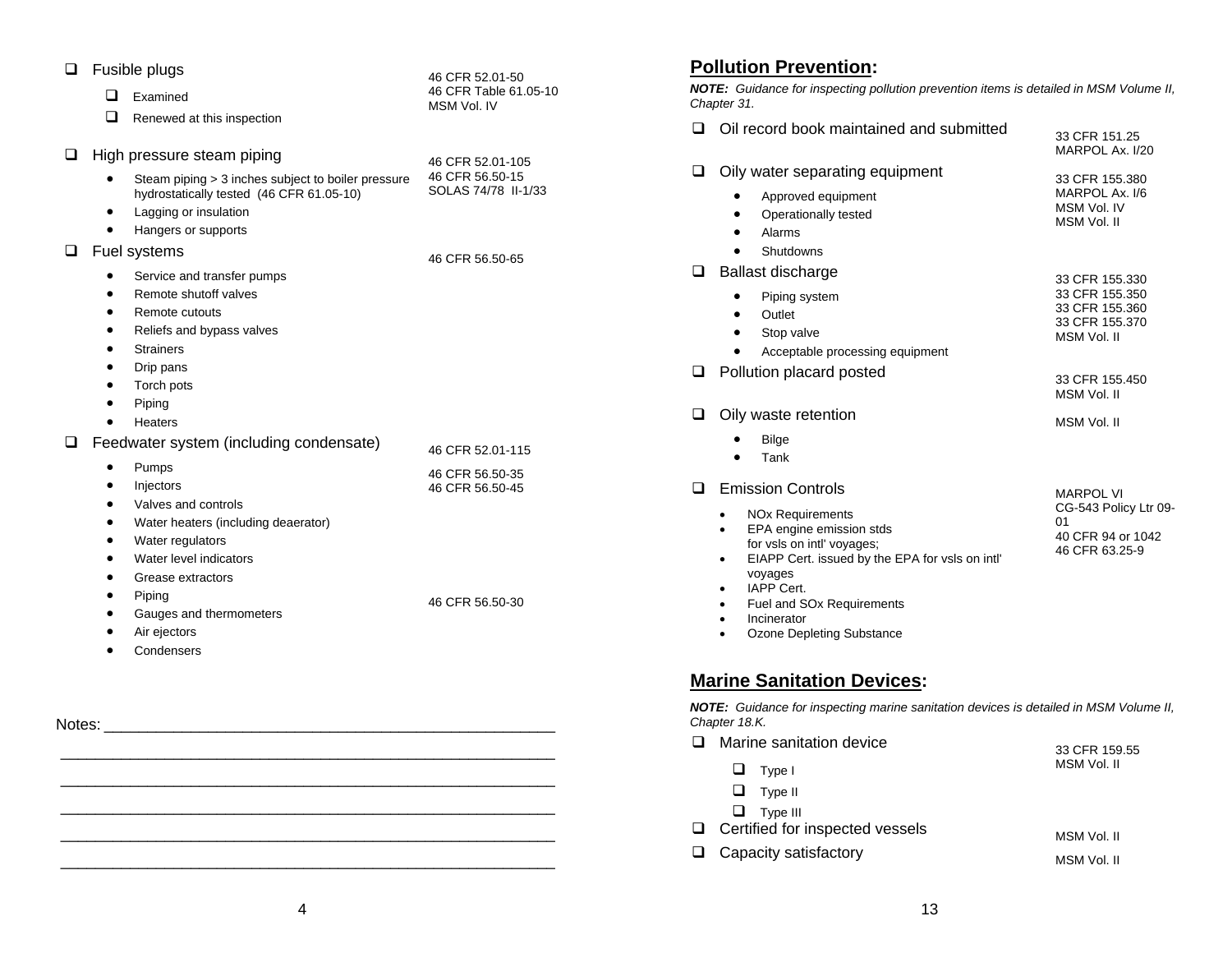| Fixed fire extinguishing system (machinery<br>spaces) (System servicing is recorded in Hull<br>Inspection 840 Book.)<br>Piping/flexible loops<br>Heads<br>٠<br>Alarms<br>Markings | 46 CFR 34.15<br>46 CFR 34.17<br>46 CFR 76.15<br>46 CFR 76.17<br>46 CFR 95.05-10<br>SOLAS 74/78 II-2/11 |
|-----------------------------------------------------------------------------------------------------------------------------------------------------------------------------------|--------------------------------------------------------------------------------------------------------|
| Fire main systems and stations (machinery<br>spaces)<br>Required number and type, proper threads<br>Nozzles (combination, etc.)<br>٠<br>Applicators<br>Spanners<br>Markings       | 46 CFR 34.10-10<br>46 CFR 76.10-10<br>46 CFR 95.10-10                                                  |
| Pumps tested<br>Controls and gauges<br><b>Relief valves</b><br>Markings                                                                                                           | 46 CFR 34.10-5<br>46 CFR 76.10-5<br>46 CFR 95.10-5<br>SOLAS 74/78 II-2/4                               |
| Paint locker                                                                                                                                                                      | 46 CFR 34.05-5<br>46 CFR Table 76.05-1(a)<br>46 CFR 95.05-10(c)<br>SOLAS 74/78 II-2/18.7               |

|           | Watertight integrity of machinery spaces | 46 CFR 170.270     |
|-----------|------------------------------------------|--------------------|
| $\bullet$ | Watertight doors                         | MSM Vol. II        |
| $\bullet$ | Alarms                                   | <b>ASTM F-1197</b> |
|           | Controls                                 |                    |

 Bulkheads (penetrations) •Markings

•

**Q** Automatic auxiliary boilers

| Controls and safety devices<br>Fuel systems<br>٠<br>Alarms<br>Inspections/test                           | 46 CFR 63.15-1<br>46 CFR 63.20<br>46 CFR 63.15-3<br>46 CFR 63.15-7<br>46 CFR 63.15-9 |
|----------------------------------------------------------------------------------------------------------|--------------------------------------------------------------------------------------|
| Boiler repairs in accordance with 46 CFR<br>Part 59                                                      |                                                                                      |
| Low pressure heating boilers<br>Safety or relief valves<br>Gauges<br>Thermometers                        | 46 CFR 53.01<br>46 CFR 53.05                                                         |
| Automatic controls<br>$\bullet$<br>Bottom blow off<br>Water level indicator<br>Connections<br>Refractory | 46 CFR 53.12                                                                         |

**Q** Periodic test and inspection of low pressure heating boilers in accordance with 46 CFR Table 61.05-10 

| <b>Watertight Integrity:</b>                                         |  |                                                  | 46 CFR 95.05-10(c)<br>SOLAS 74/78 II-2/18.7 | <b>Boiler Number</b> | <b>Date Hydrostatically Tested</b> |  | ல<br>9<br>e. |  |
|----------------------------------------------------------------------|--|--------------------------------------------------|---------------------------------------------|----------------------|------------------------------------|--|--------------|--|
| Watertight integrity of machinery spaces<br>$\Box$<br>46 CFR 170.270 |  |                                                  |                                             |                      |                                    |  |              |  |
|                                                                      |  | Watertight doors                                 | MSM Vol. II                                 |                      |                                    |  |              |  |
|                                                                      |  | Alarms                                           | <b>ASTM F-1197</b>                          |                      |                                    |  |              |  |
|                                                                      |  | Controls                                         |                                             |                      |                                    |  |              |  |
|                                                                      |  | $\sim$ $\sim$ $\sim$ $\sim$ $\sim$ $\sim$ $\sim$ |                                             |                      |                                    |  |              |  |

Notes: \_\_\_\_\_\_\_\_\_\_\_\_\_\_\_\_\_\_\_\_\_\_\_\_\_\_\_\_\_\_\_\_\_\_\_\_\_\_\_\_\_\_\_\_\_\_\_\_\_\_\_ Notes: \_\_\_\_\_\_\_\_\_\_\_\_\_\_\_\_\_\_\_\_\_\_\_\_\_\_\_\_\_\_\_\_\_\_\_\_\_\_\_\_\_\_\_\_\_\_\_\_\_\_\_\_

\_\_\_\_\_\_\_\_\_\_\_\_\_\_\_\_\_\_\_\_\_\_\_\_\_\_\_\_\_\_\_\_\_\_\_\_\_\_\_\_\_\_\_\_\_\_\_\_\_\_\_\_\_\_\_\_\_

 $\mathcal{L}_\text{max} = \mathcal{L}_\text{max} = \mathcal{L}_\text{max} = \mathcal{L}_\text{max} = \mathcal{L}_\text{max} = \mathcal{L}_\text{max} = \mathcal{L}_\text{max} = \mathcal{L}_\text{max} = \mathcal{L}_\text{max} = \mathcal{L}_\text{max} = \mathcal{L}_\text{max} = \mathcal{L}_\text{max} = \mathcal{L}_\text{max} = \mathcal{L}_\text{max} = \mathcal{L}_\text{max} = \mathcal{L}_\text{max} = \mathcal{L}_\text{max} = \mathcal{L}_\text{max} = \mathcal{$ 

\_\_\_\_\_\_\_\_\_\_\_\_\_\_\_\_\_\_\_\_\_\_\_\_\_\_\_\_\_\_\_\_\_\_\_\_\_\_\_\_\_\_\_\_\_\_\_\_\_\_\_\_\_\_\_\_\_

\_\_\_\_\_\_\_\_\_\_\_\_\_\_\_\_\_\_\_\_\_\_\_\_\_\_\_\_\_\_\_\_\_\_\_\_\_\_\_\_\_\_\_\_\_\_\_\_\_\_\_\_\_\_\_\_\_

\_\_\_\_\_\_\_\_\_\_\_\_\_\_\_\_\_\_\_\_\_\_\_\_\_\_\_\_\_\_\_\_\_\_\_\_\_\_\_\_\_\_\_\_\_\_\_\_\_\_\_\_\_\_\_\_\_

\_\_\_\_\_\_\_\_\_\_\_\_\_\_\_\_\_\_\_\_\_\_\_\_\_\_\_\_\_\_\_\_\_\_\_\_\_\_\_\_\_\_\_\_\_\_\_\_\_\_\_\_\_\_\_\_\_

\_\_\_\_\_\_\_\_\_\_\_\_\_\_\_\_\_\_\_\_\_\_\_\_\_\_\_\_\_\_\_\_\_\_\_\_\_\_\_\_\_\_\_\_\_\_\_\_\_\_\_\_\_\_\_\_\_

\_\_\_\_\_\_\_\_\_\_\_\_\_\_\_\_\_\_\_\_\_\_\_\_\_\_\_\_\_\_\_\_\_\_\_\_\_\_\_\_\_\_\_\_\_\_\_\_\_\_\_\_\_\_\_\_\_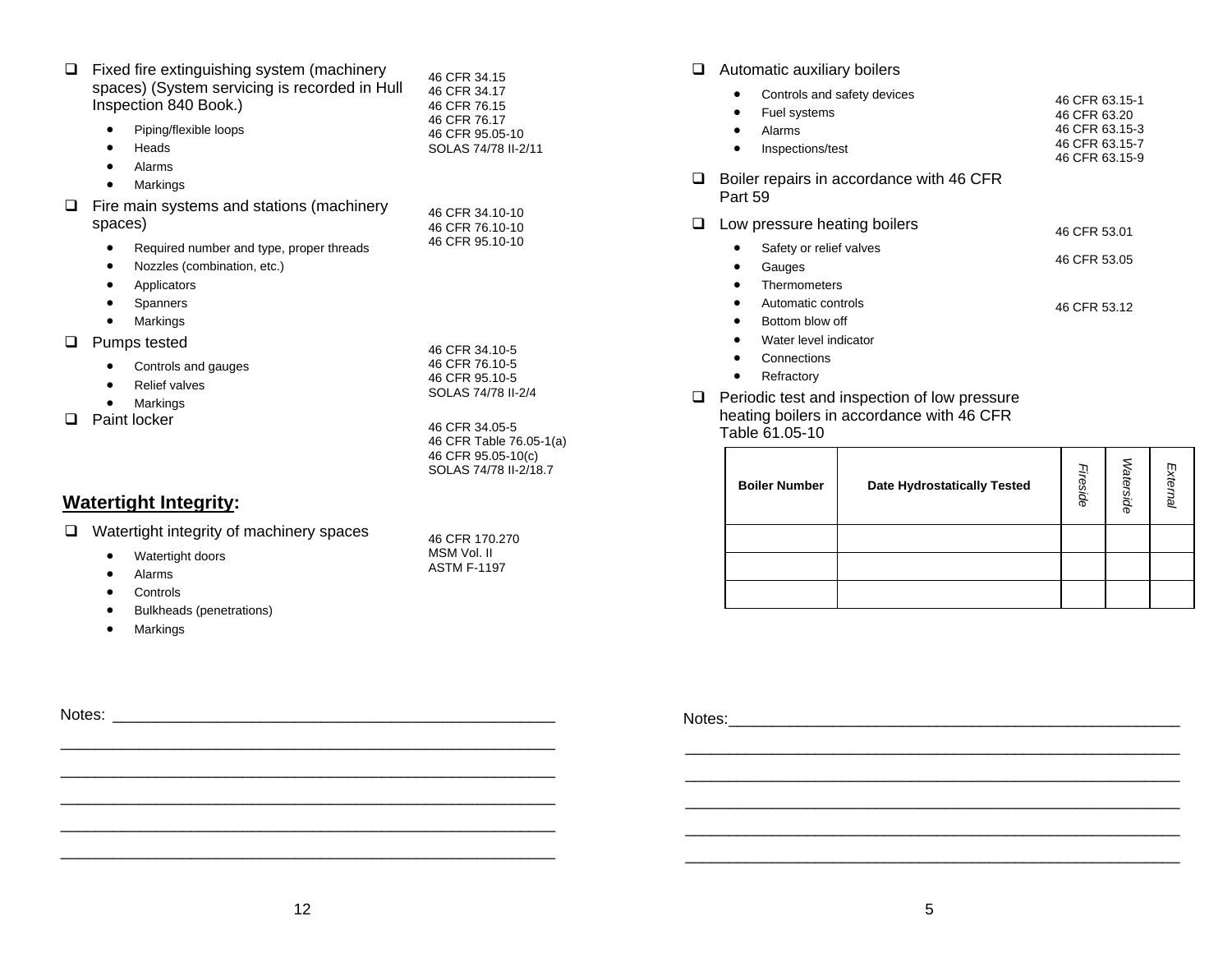#### **Q** Propulsion machinery

|  |  | Safety devices |
|--|--|----------------|
|--|--|----------------|

- •Foundations
- •Guards
- •Controls
- $\Box$  Main propulsion diesels
	- •Fuel lines
	- •Air starting lines
	- • Exhaust system
		- − Manifold
		- <sup>−</sup> Exhaust pipe
		- −Protective devices
	- $\bullet$  Lube oil system
		- − Coolers
		- <sup>−</sup> Standby L/O pump
	- • Engine protection
		- − Remote shutdowns
		- <sup>−</sup> Overspeed protection
		- − Low lube oil
		- <sup>−</sup> High temperature
		- − Crank case
		- Explosion covers

Gas Turbine Installations

- •Design, construction, and materials
- •Exhaust system
- •Cooling and ventilation
- •Automatic shutdowns
- •Fuel systems
- •Fire extinguishing systems
- **D** Automation

 $\bullet$ 

| $\bullet$ | Reduced manning                     | SOLAS 74/78 II-1/46-54          |
|-----------|-------------------------------------|---------------------------------|
|           | Yes                                 | MSM Vol. IV<br><b>NVIC 1-69</b> |
|           | No.                                 | <b>NVIC 6-84</b>                |
| $\bullet$ | Approved test procedure             | 46 CFR 62.50                    |
|           | Satisfactory test                   |                                 |
| $\bullet$ | Reviewed logs/records               | 46 CFR 62.30-10                 |
|           | Interviewed personnel               | 46 CFR 62.25-25                 |
|           | Verify programmable systems/devices |                                 |

46 CFR 58.05 SOLAS 74/78 II-1/27

46 CFR 58.05 46 CFR 58.10 SOLAS 74/78 II-1/27

46 CFR 58.10-15

46 CFR Part 62

| wanona onoonnoan motanationi               | 46 CFR 111.01-1     |
|--------------------------------------------|---------------------|
| Jury rigs                                  | SOLAS 74/78 II-1/40 |
| Connection boxes                           | 46 CFR 111.60       |
| Dead-end cables                            | 46 CFR 111.60-17    |
| Splices                                    | 46 CFR 111.60-19    |
| Grounding                                  | 46 CFR 111.05       |
| Personnel safeguards (guards, rails, etc.) | 46 CFR 111.30-11    |
|                                            | 46 CFR 111.105      |
| Hazardous locations                        | MSM Vol. IV         |

MSM Vol II

•Portable electrical equipment

### **Firefighting Equipment:**

|        | Portable extinguishers (machinery spaces)                                                                                                                                                                               | 46 CFR 34.50                                                                                                                      |
|--------|-------------------------------------------------------------------------------------------------------------------------------------------------------------------------------------------------------------------------|-----------------------------------------------------------------------------------------------------------------------------------|
|        | Required number, type, and class<br>Annually serviced<br>Bottles hydrostatically tested (every 5 years)<br>Markings (weight and hydrostatic test date)<br>Spare charges, spare extinguishers                            | 46 CFR 76.50<br>46 CFR 95.50<br>SOLAS 74/78 II-2/6<br>SOLAS 74/78 II-2/21<br>MSM Vol. II<br><b>NVIC 7-70</b><br><b>NVIC 13-86</b> |
|        | Semiportable extinguishers (machinery<br>spaces)                                                                                                                                                                        | 46 CFR 34.50<br>46 CFR 76.50                                                                                                      |
|        | Required number, type, and class<br>Annually serviced<br>Bottles hydrostatically tested (every 12 years)<br>Controls, instructions, markings<br>Hose and diffuser<br>Flexible loops tested or replaced (same as bottle) | 46 CFR 95.50<br>SOLAS 74/78 II-2/6<br>SOLAS 74/78 II-2/21<br>MSM Vol. II                                                          |
|        | Sprinkler system tested<br>Type<br>Pumps<br>Manifold<br>Controls<br>System diagram posted                                                                                                                               | 46 CFR 34.30<br>46 CFR 76.25<br>46 CFR 95.30<br>MSM Vol II<br>NFPA 13-1996                                                        |
| Notes: |                                                                                                                                                                                                                         |                                                                                                                                   |

 \_\_\_\_\_\_\_\_\_\_\_\_\_\_\_\_\_\_\_\_\_\_\_\_\_\_\_\_\_\_\_\_\_\_\_\_\_\_\_\_\_\_\_\_\_\_\_\_\_\_\_\_\_\_\_\_\_ \_\_\_\_\_\_\_\_\_\_\_\_\_\_\_\_\_\_\_\_\_\_\_\_\_\_\_\_\_\_\_\_\_\_\_\_\_\_\_\_\_\_\_\_\_\_\_\_\_\_\_\_\_\_\_\_\_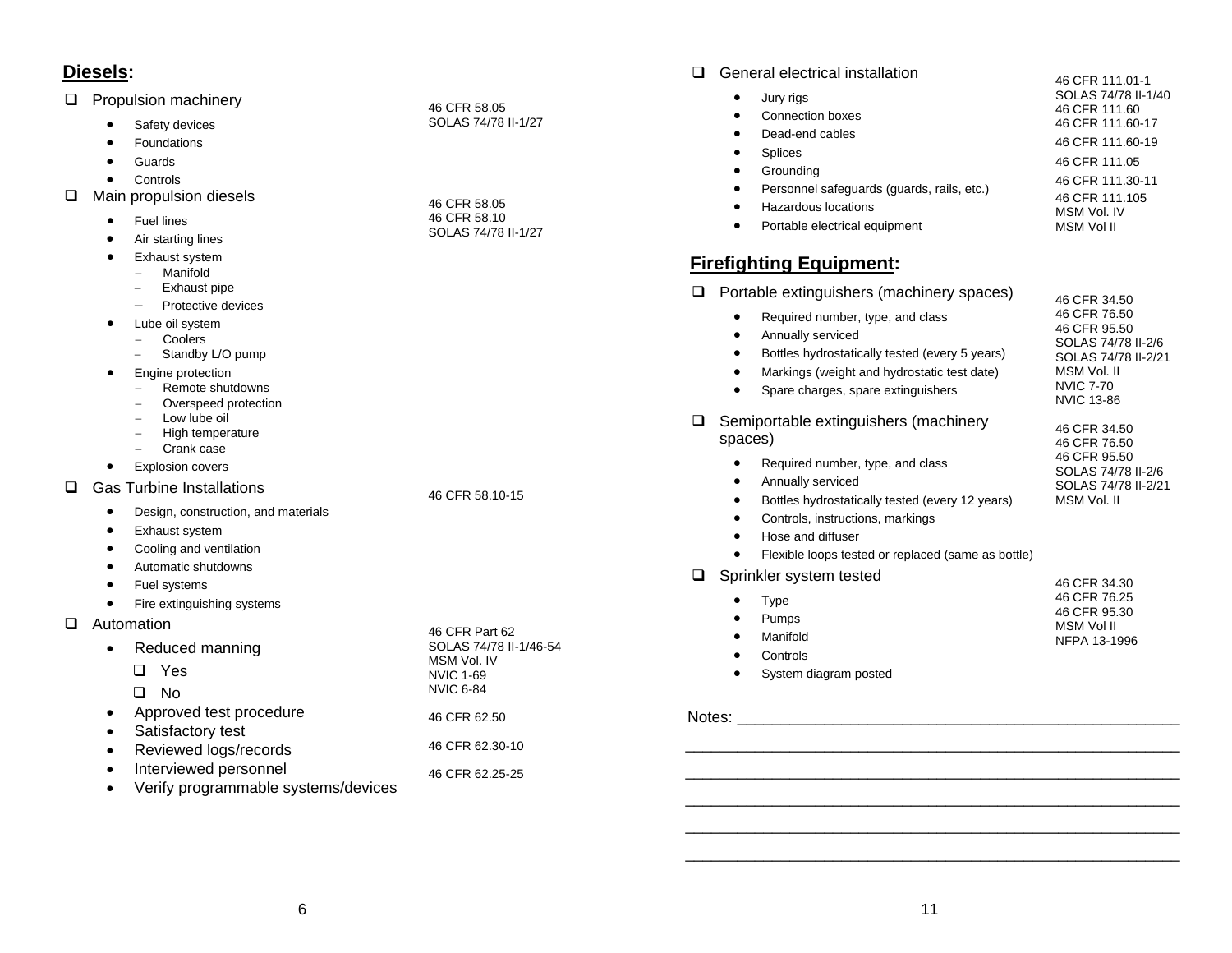| ப      | Emergency generator tested                 | 46 CFR 112.25                |
|--------|--------------------------------------------|------------------------------|
|        | Starting system                            | 46 CFR 112.50                |
|        | Fuel system                                | SOLAS 74/78 II-1/42-44       |
|        | Overspeed trip (> 110% < 115%)             |                              |
|        | Low oil pressure alarm / shutdown          |                              |
|        | High jacket water temperature alarm        |                              |
|        | Fixed firefighting system shutdown         |                              |
| ப      | Emergency batteries tested                 | 46 CFR 112.55                |
|        | Protection                                 |                              |
|        | Charger                                    |                              |
|        | Ventilation                                |                              |
| ப      | Adequate emergency power and lighting      | 46 CFR 112.43<br>MSM Vol. II |
| ப      | Internal communications and control system |                              |
|        | General alarms                             |                              |
|        | Engine order telegraph<br>$\bullet$        | 46 CFR 113.25                |
|        | Failure alarms                             | 46 CFR 113.35                |
|        | Telephones                                 | 46 CFR 113.30                |
|        | Voice tubes                                |                              |
|        | Public address system                      | 46 CFR 113.50                |
|        | Pilothouse controls                        |                              |
|        | Fire detection and alarm systems           | 46 CFR 113.10                |
|        | Steering gear alarm and indicator          | 46 CFR 113.43                |
| ш      | Lifeboat electrical installation           | 46 CFR 111.95                |
|        | Winches and controls tested                | MSM Vol. II                  |
|        | Master switch opened<br>$\bullet$          |                              |
|        | Limit switches opened                      |                              |
|        | Emergency disconnect switch opened         |                              |
| ◻      | <b>Emergency Loads</b>                     | 46 CFR 112.15                |
|        | $\Box$ Temporary loads                     | SOLAS II-1                   |
|        | $\Box$ Final loads                         |                              |
|        |                                            |                              |
|        |                                            |                              |
| Notes: |                                            |                              |
|        |                                            |                              |
|        |                                            |                              |

#### **Pressure Vessels:**

**Pressure vessels hydrostatically tested or** internally examined

46 CFR 61.10 MSM Vol. II MSM Vol. IV

|                                                              | <b>Service</b> | <b>MAWP</b> | Date Tested or<br><b>Examined Internally</b> | <b>Relief Valve</b><br><b>Tested</b> |
|--------------------------------------------------------------|----------------|-------------|----------------------------------------------|--------------------------------------|
|                                                              |                |             |                                              |                                      |
|                                                              |                |             |                                              |                                      |
|                                                              |                |             |                                              |                                      |
|                                                              |                |             |                                              |                                      |
| Relief valves springs set within range<br>46 CFR 54.15-10(g) |                |             |                                              |                                      |

### **Auxiliary Machinery:**

| Bilge and ballast systems                                                | 46 CFR 56.50-50 |
|--------------------------------------------------------------------------|-----------------|
| Pumps<br>$\bullet$                                                       | 46 CFR 56.50-55 |
| Eductors<br>$\bullet$                                                    | 46 CFR 56.50-57 |
| Emergency bilge pump<br>٠                                                |                 |
| Manifold, valves, and piping<br>٠                                        |                 |
| Remote controls (hydraulic, pneumatic, manual,<br>$\bullet$<br>electric) |                 |
| <b>Strainers</b><br>٠                                                    |                 |
| Sounding and vent piping<br>٠                                            |                 |
| Markings and indicators                                                  |                 |
| Compressed air system                                                    | 46 CFR 58.30    |
| Compressor                                                               |                 |
| Controle and aguage                                                      |                 |

- •Controls and gauges
- Relief valves

#### Notes: \_\_\_\_\_\_\_\_\_\_\_\_\_\_\_\_\_\_\_\_\_\_\_\_\_\_\_\_\_\_\_\_\_\_\_\_\_\_\_\_\_\_\_\_\_\_\_\_\_\_\_

\_\_\_\_\_\_\_\_\_\_\_\_\_\_\_\_\_\_\_\_\_\_\_\_\_\_\_\_\_\_\_\_\_\_\_\_\_\_\_\_\_\_\_\_\_\_\_\_\_\_\_\_\_\_\_\_\_

\_\_\_\_\_\_\_\_\_\_\_\_\_\_\_\_\_\_\_\_\_\_\_\_\_\_\_\_\_\_\_\_\_\_\_\_\_\_\_\_\_\_\_\_\_\_\_\_\_\_\_\_\_\_\_\_\_

\_\_\_\_\_\_\_\_\_\_\_\_\_\_\_\_\_\_\_\_\_\_\_\_\_\_\_\_\_\_\_\_\_\_\_\_\_\_\_\_\_\_\_\_\_\_\_\_\_\_\_\_\_\_\_\_\_

\_\_\_\_\_\_\_\_\_\_\_\_\_\_\_\_\_\_\_\_\_\_\_\_\_\_\_\_\_\_\_\_\_\_\_\_\_\_\_\_\_\_\_\_\_\_\_\_\_\_\_\_\_\_\_\_\_

\_\_\_\_\_\_\_\_\_\_\_\_\_\_\_\_\_\_\_\_\_\_\_\_\_\_\_\_\_\_\_\_\_\_\_\_\_\_\_\_\_\_\_\_\_\_\_\_\_\_\_\_\_\_\_\_\_